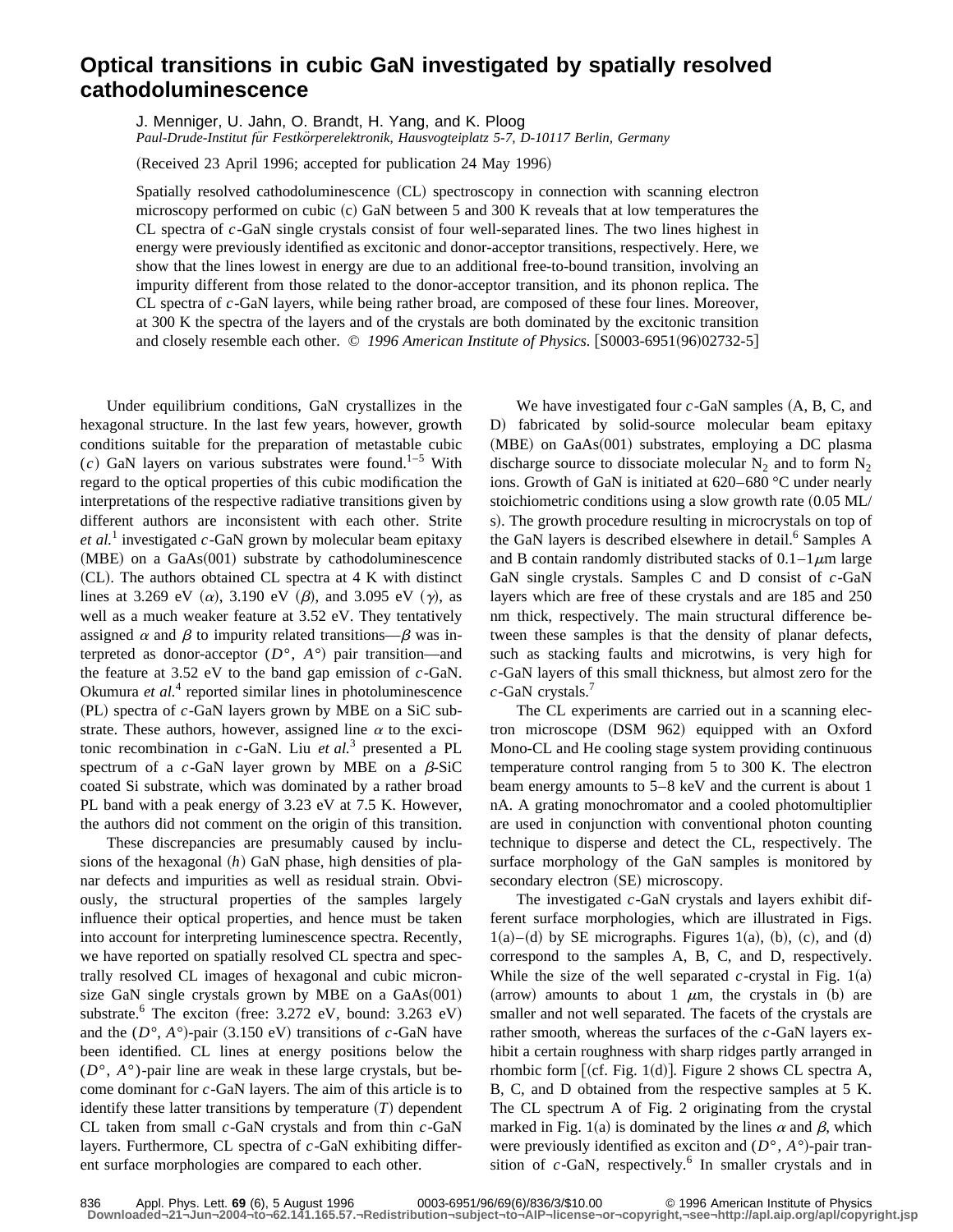

FIG. 1. Secondary electron micrographs of *c*-GaN crystals and layers with  $(a)$  to  $(d)$  corresponding to samples A to D, respectively.

GaN layers, the excitonic transition is suppressed at low temperatures (spectra B–D), and lines  $\gamma$  (3.08 eV) and  $\delta$  (2.99 eV) contribute increasingly to the spectrum. Moreover, for *c*-GaN layers the CL lines become broader and are spectrally not resolved for sample D. However, it is obvious that the four CL lines  $\alpha$ ,  $\beta$ ,  $\gamma$ , and  $\delta$  are characteristic for the nearband gap luminescence of  $c$ -GaN, since  $\alpha$ ,  $\beta$ , and  $\gamma$  were also found by other authors even for layers grown on different substrates.<sup>1,4</sup>

For the discussion of the CL lines  $\gamma$  and  $\delta$ , we focus here on the CL spectra of small GaN crystals (sample B). Since the energy spacing between the spectral positions of  $\beta$  and  $\gamma$ amounts to about 90 meV, it is tempting to assign  $\gamma$  to a LO phonon replica of the  $(D^{\circ}, A^{\circ})$ -pair transition (line  $\beta$ ). However, as can be clearly seen from the *T*-dependence of the CL



FIG. 2. Cathodoluminescence spectra of *c*-GaN crystals and layers. Spectra A to D correspond to the respective samples described in the text.



FIG. 3. Cathodoluminescence spectra of *c*-GaN crystals (sample B) at different temperatures. The bars mark the energy spacing of the phonon replica in *c*-GaN.6 Inset: Temperature dependence of the peak energy of the CL lines  $\delta$  and  $\gamma$ g. The solid lines mark the rigidly shifted temperature dependence of the band-gap energy of *c*-GaN according to Ref. 12.

spectra in Fig. 3, an opposite shift of the peak positions of  $\gamma$ and  $\beta$  is observed with increasing *T*, indicating different origins of the respective optical transitions. While  $\beta$  shifts towards higher photon energies as expected for a (*D*°,  $A^{\circ}$ )-pair transition [cf. Fig. 4(a) of Ref. 6],  $\gamma$  shifts towards lower energies. The detailed *T*-dependence of the spectral positions of  $\lambda$  and  $\delta$  is shown in the inset of Fig. 3. For both CL lines, we find a continuous decrease of the peak energy with increasing *T* following the shift of the band gap. Con-



FIG. 4. Cathodoluminescence spectra of a c-GaN crystal (sample B) and of a *c*-GaN layer (sample D) at 300 K. The arrow at about 3.4 eV marks the contribution from inclusions of *h*-GaN in the layer.

Appl. Phys. Lett., Vol. 69, No. 6, 5 August 1996 Menniger et al. 837 **Downloaded¬21¬Jun¬2004¬to¬62.141.165.57.¬Redistribution¬subject¬to¬AIP¬license¬or¬copyright,¬see¬http://apl.aip.org/apl/copyright.jsp**